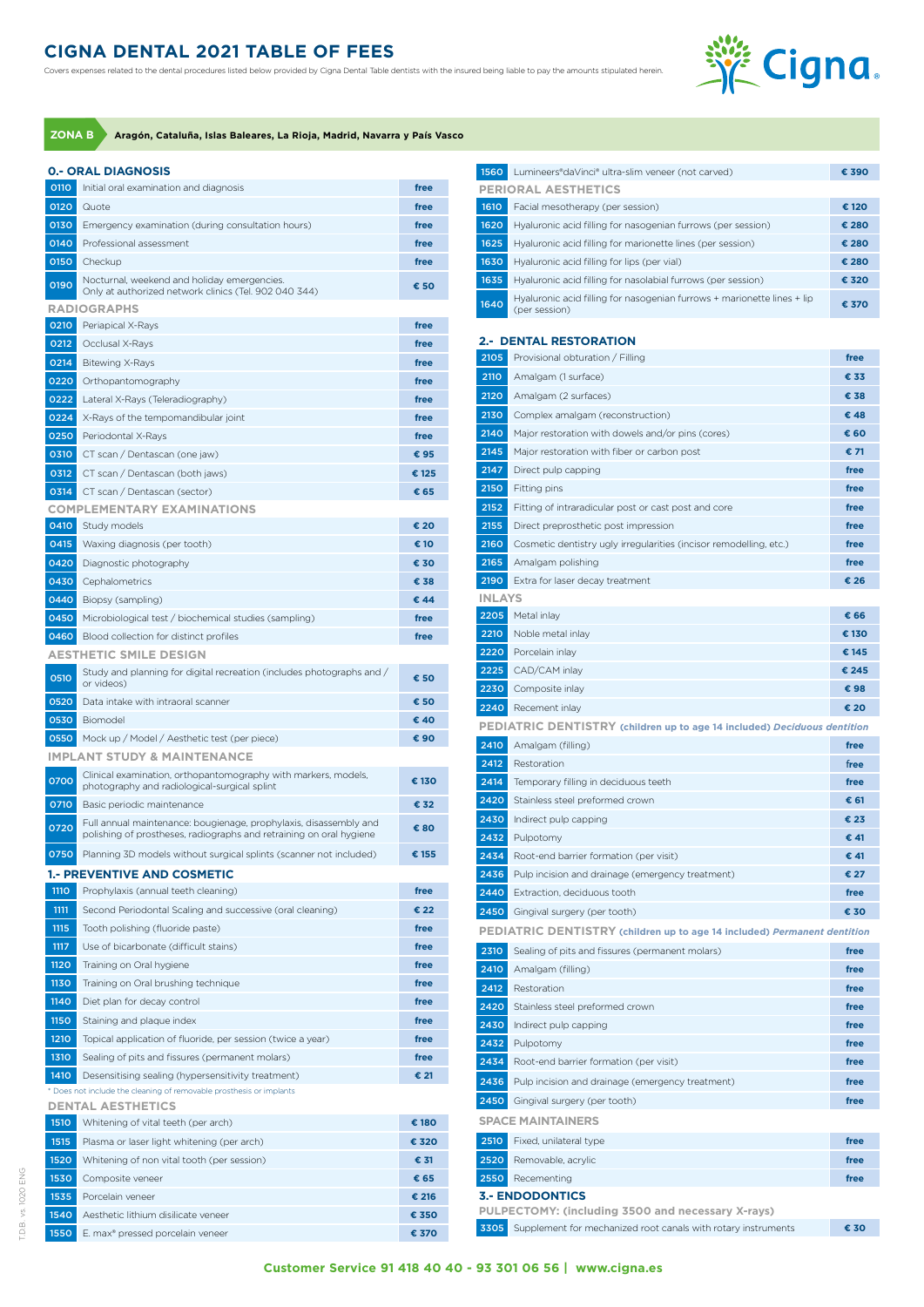| 3306         | Supplement for root canals performed under microscope                             | € 20          |
|--------------|-----------------------------------------------------------------------------------|---------------|
| 3310         | Root canal (1 canal) (X-rays included)                                            | € 70          |
| 3320         | Root canal (2 canals) (X-rays included)                                           | € 91          |
| 3330         | Root canal (3 or more canals) (X-rays included)                                   | € 107         |
| 3315         | Retreatment 1 canal (X-rays included)                                             | € 80          |
| 3325         | Retreatment 2 canals (X-rays included)                                            | € 107         |
| 3335         | Retreatment 3 canals (X-rays included)                                            | € 138         |
| 3350         | Apex-formation with MTA (1 session)                                               | € 35          |
|              | <b>ENDODONTRIC SURGERY</b>                                                        |               |
| 3410         | Periapical surgery (apicoectomy)                                                  | € 116         |
| 3420         | Retro filling (for root)                                                          | € 40          |
| 3440         | Root amputation (hemisection)                                                     | € 112         |
| 3500         | Pulp incision and drainage (Emergency treatment)<br><b>4.- PERIODONTICS</b>       | € 25          |
| 4010         | Periodontal evaluation (sounding)                                                 | free          |
| 4020         | Local chemotherapy application                                                    | free          |
| 4030         | Occlusal examination                                                              | free          |
| 4035         | Occlusal adjustment by balancing / selective grinding                             | free          |
| 4110         | Scaling and root planing (per quadrant)                                           | € 48          |
| 4120         | Periodontal treatment maintenance (throughout the mouth)                          | € 28          |
| 4130         | Decontamination of periodontal pockets and / or peri implantitis using            | € 25          |
|              | glycerin or ozone                                                                 |               |
| 4132         | Treatment of periodontal pockets with Ligosan® doxycycline gel                    | € 90          |
| 4210         | Gingivectomy or gingivoplasty (per tooth)                                         | € 28          |
| 4220         | Gingivectomy or gingivoplasty (per sextant)                                       | € 45          |
| 4230         | Gingivectomy or gingivoplasty (per quadrant)                                      | € 60          |
| 4290         | Clinical crown extension (hard tissue)                                            | € 55          |
| 4310         | Periodontal surgery (surgical curettage per piece)                                | € 16          |
| 4320         | Periodontal flap surgery (per sextant)                                            | € 89          |
| 4330         | Periodontal flap surgery (per quadrant)                                           | € 124         |
| 4350         | Modified Widman flap procedure (per quadrant)                                     | € 170<br>€ 32 |
| 4410<br>4420 | Flap surgery with graft (per piece)                                               | € 120         |
| 4430         | Flap surgery with graft (per sextant)<br>Flap surgery with graft (per quadrant)   | € 165         |
| 4450         | Free mucosal or connective graft                                                  | € 173         |
| 4510         | Periodontal splinting per piece                                                   | € 21          |
| 4520         | Periodontal splinting (sector)                                                    | € 89          |
| 4550         | Peridontogram                                                                     | € 46          |
| 4590         | Laser treatment (per session)                                                     | € 66          |
|              | <b>REGENERATIVE THERAPY - BONE GRAFTING</b>                                       |               |
| 4710         | Regenerative Membrane                                                             | € 209         |
| 4740         | Titanium mesh                                                                     | € 224         |
| 4770         | Plasma rich in growth factors (P.R.G.F.)                                          | € 226         |
| 4810         | Alveoloplasty or bone filling (biomaterials)                                      | € 166         |
| 4820         | Jaw remodelling with bone filling                                                 | € 342         |
| 4825         | Retention pin or screw (each)                                                     | €43           |
| 4850         | Autologous bone graft (chin, tuberosity)                                          | € 795         |
|              | <b>5.- PROSTHODONTICS</b>                                                         |               |
| 5010         | Exploration and evaluation for prosthetic rehabilitation                          | free          |
| 5020         | Dentoalveolar impression and model positives                                      | free          |
| 5025         | Special model casting                                                             | free          |
| 5030         | Obtaining intermaxillary records                                                  | free          |
| 5040         | Occlusal Adjustments to fitted prostheses                                         | free          |
| 5050         | Relining or provisional conditioner, removable dentures<br><b>FIXED PROTHESIS</b> | free          |
| 5110         | Temporary Resin Crown                                                             | € 22          |
| 5120         | Acrylic or Composite Jacket                                                       | € 112         |
| 5130         | Cast or injected porcelain jacket (Empress type)                                  | € 230         |
| 5140         | Condensed porcelain jacket (In-Ceram type)                                        | € 310         |
| 5145         | Procera Allceram jacket or Lithium disilicate                                     | € 390         |
| 5147         | Crown or Bridge Unit (CAD / CAM) Disilicate, E-Max® or PEEK                       | € 390         |
| 5150         | Partial crown                                                                     | € 121         |
| 5160         | Metal crown or bridge                                                             | € 127         |
| 5170         | Metal/resin crown or bridge                                                       | € 147         |
| 5180         | Metal/porcelain crown or bridge                                                   | € 200         |

| 5185         | Noble metal/titanium crown or bridge                                                            | € 290          |
|--------------|-------------------------------------------------------------------------------------------------|----------------|
| 5210         | Maryland Bridge                                                                                 | € 330          |
| 5230         | Bridge support or onlay                                                                         | € 40           |
| 5310         | Cast metal stump, one root                                                                      | € 70           |
| 5330         | Cast metal stump, more than one root                                                            | € 80           |
| 5335         | Cast noble metal stump                                                                          | € 90           |
| 5410         | Recement crowns                                                                                 | € 20           |
| 5415         | Mechanical bridge dismantling                                                                   | € 20           |
| 5420         | Porcelain fixture                                                                               | € 54           |
|              | <b>REMOVABLE PROSTHESIS</b>                                                                     |                |
| 5510         | Complete acrylic (upper or lower)                                                               | € 300          |
| 5520         | Partial acrylic (1 to 3 teeth)                                                                  | € 138          |
| 5522<br>5525 | Partial acrylic (4 to 6 teeth)                                                                  | € 192<br>€ 245 |
| 5528         | Partial acrylic (7 or more teeth)<br>Supplement for hypoallergenic or appropriate resin         | € 42           |
| 5529         | Supplement for porcelain teeth (per tooth)                                                      | € 14           |
| 5540         | Partial flexible (Valplast or Flexite) (1 to 3 teeth)                                           | € 380          |
| 5542         | Parcial flexible (Valplast or Flexite) (4 to 6 teeth)                                           | € 415          |
| 5546         | Parcial flexible (Valplast or Flexite) (7 or more teeth)                                        | €450           |
| 5560         | Neobase to rebase up to 5 dental pieces                                                         | € 80           |
| 5565         | Neobase to rebase more than 5 dental pieces                                                     | € 155          |
|              | Restoration or addition of dental pieces of flexible Removable Partial                          |                |
| 5570         | Prosthesis                                                                                      | € 75           |
| 5630         | Skeletal partial dentures (1 to 3 teeth) (it includes braces, plates,<br>retainers / hooks)     | € 320          |
| 5632         | Skeletal partial dentures (4 to 6 teeth) (it includes braces, plates,<br>retainers / hooks)     | € 370          |
| 5634         | Skeletal partial dentures (7 to 9 teeth) (it includes braces, plates,<br>retainers / hooks)     | € 420          |
| 5636         | Skeletal partial dentures (10 or more teeth) (it includes braces, plates,<br>retainers / hooks) | € 470          |
|              | <b>COMPOSITE PROSTHESES</b>                                                                     |                |
| 5710         | Simple precision attachment                                                                     | € 115          |
| 5715         | Complex precision attachment                                                                    | € 140          |
| 5720         | Telescopic crown                                                                                | € 100          |
| 5730<br>5740 | Retention bar                                                                                   | € 170<br>€ 140 |
|              | Retention magnets<br><b>IMPLANT PROSTHETICS</b>                                                 |                |
| 5810         | Transepithelial abutment                                                                        | € 150          |
| 5815         | Angle or cosmetic abutment                                                                      | € 180          |
| 5816         | Zirconium abutment                                                                              | € 190          |
| 5817         | LOCATOR <sup>®</sup> type anchor                                                                | € 220          |
| 5820         | Provisional crown on implant                                                                    | € 110          |
| 5830         | Noble metal / titanium crown or bridge                                                          | € 330          |
| 5835         | Ceramic / metal cemented crown or bridge unit                                                   | € 360          |
| 5840         | Dental crown or bridge unit in zirconia (CAD/CAM)                                               | € 390          |
| 5850         | Ball attachment (0-Ring, Dal-Ro, among others)                                                  | € 200          |
| 5852         | Bar on 2 implants                                                                               | € 500          |
| 5853         | Bar on 3 or more implants                                                                       | € 600          |
| 5854         | Two bars on 4 or more implants                                                                  | € 700          |
| 5858         | Mucosa-implant supported overdenture (with riders)                                              | € 580          |
| 5860         | Hybrid prosthesis screwed onto implants (resin teeth)                                           | € 1,850        |
| 5865         | Hybrid prosthesis screwed onto implants (porcelain teeth)                                       | € 2,060        |
|              | <b>REPAIR PROCEDURES</b>                                                                        |                |
| 5905         | Removable denture cleaning                                                                      | € 30           |
| 5910<br>5920 | Simple resin repair<br>Replace pieces or retainer or support                                    | € 38<br>€ 44   |
| 5922         | Aesthetic clasp                                                                                 | € 57           |
| 5924         | Tooth retention system replacement (teflon, retainer)                                           | € 45           |
| 5930         | Rebasing special materials                                                                      | € 70           |
| 5940         | Temporary tissue adaptation (old prosthetic)                                                    | € 40           |
| 5950         | Common rebase                                                                                   | € 52           |
| 5955         | Soft resin rebase                                                                               | € 86           |
|              | <b>6.- OCCLUSION / TMJ</b>                                                                      |                |
| 6110         | Occlusal analysis and mounting in articulator                                                   | € 64           |
| 6120         | Selective grinding                                                                              | € 58           |
| 6130         | Hard discharge splint (Michigan kind)                                                           | € 150          |